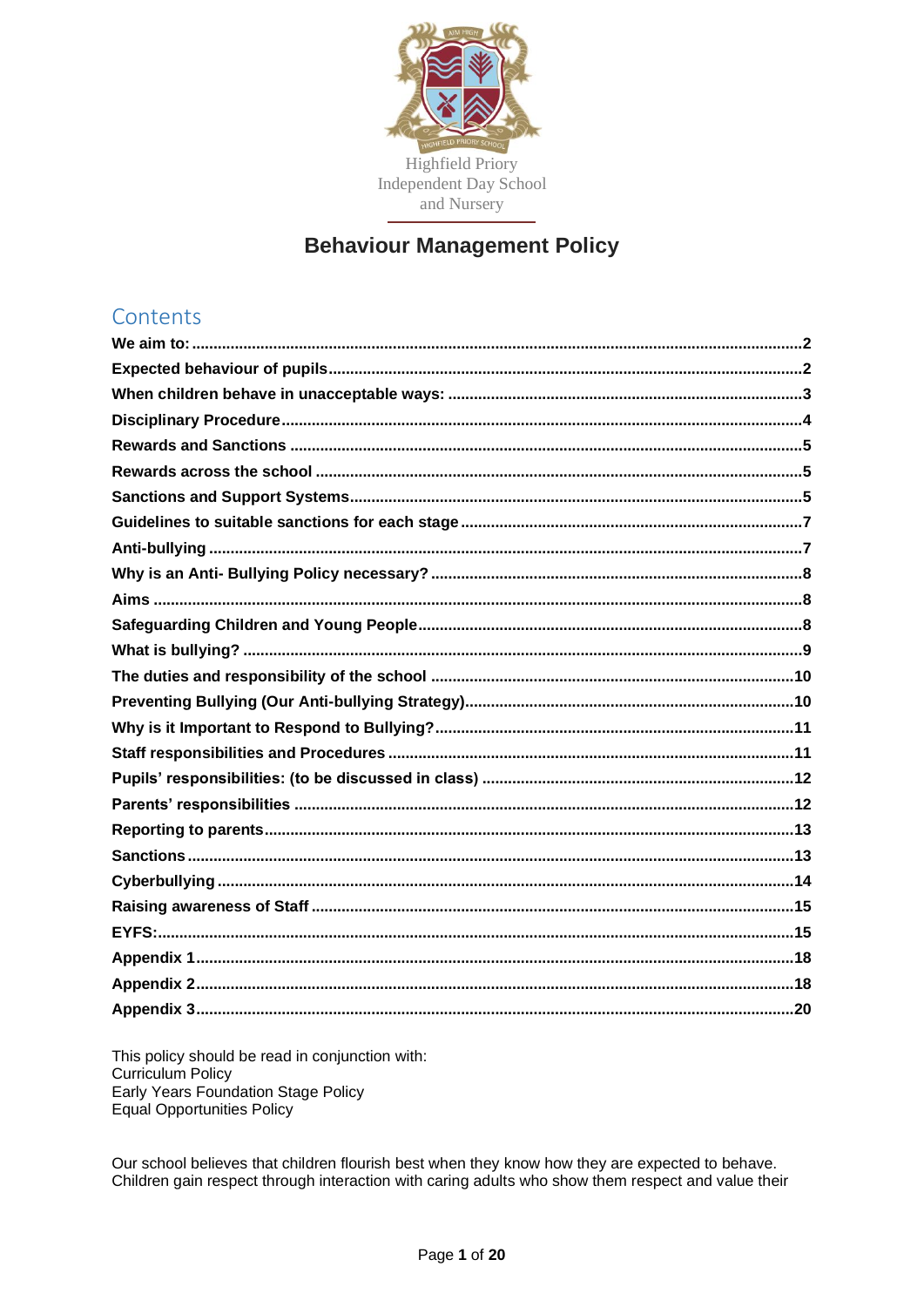individual personalities. Positive, caring and polite behaviour will be encouraged and praised at all times in an environment where children learn to respect themselves, other people and their surroundings. (British Values)

Children need to have set boundaries of behaviour for their own safety and the safety of their peers. Within the school we aim to set these boundaries in a way, which helps the child to develop a sense of the significance of their own behaviour, both on their own environment and those around them. Restrictions on the child's natural desire to explore and develop their own ideas and concepts are kept to a minimum.

# <span id="page-1-0"></span>**We aim to:**

- Recognise the individuality of all our children
- Encourage self-discipline, consideration for each other, our surroundings and property
- Encourage children to participate in a wide range of group activities to enable them to develop their social skills
- Work in partnership with parents and carers by communicating openly
- By praising children and acknowledging their positive actions and attitudes, we hope to ensure that children see that we value and respect them
- Encourage all staff working with the children to accept their responsibility for implementing the goals in the policy
- Promote non-violence and encourage the children to deal with conflict peaceably
- Provide a key worker system enabling staff to build a strong and positive relationship with children and their families
- Have a named person who has overall responsibility for issues concerning behaviour.

The school will keep up to date with legislation and research and thinking, access relevant sources of expertise on handling children's behaviour; attend regular external training events, link with SEAL and check that all staff relevant in-service training on handling children's behaviour is updated and the policy document is discussed and reviewed during staff meetings regularly.

We recognise that codes for interacting with other people vary between cultures and staff are required to be aware of this and respect those used by members of the nursery.

Behaviour rules are concerned with safety and care and respect for each other. Children who behave inappropriately by physically hurting another child or adult, or by verbal bullying may be removed from the group. The child who has been upset will be comforted and the adult will confirm that the other child's behaviour is not acceptable. It is important to acknowledge that a child is feeling angry or upset and that it is the behaviour we are rejecting, not the child.

## <span id="page-1-1"></span>**Expected behaviour of pupils**

At Highfield Priory we always seek to focus on the positive by encouraging and rewarding good behaviour, effort and hard work.

This section exists to support the aims of the school which:

- Enhance the school as a caring community.
- Promote strategies that acknowledge the individuality of pupils.
- Promote positive self-esteem at all times.
- Create a safe learning environment for staff and pupils.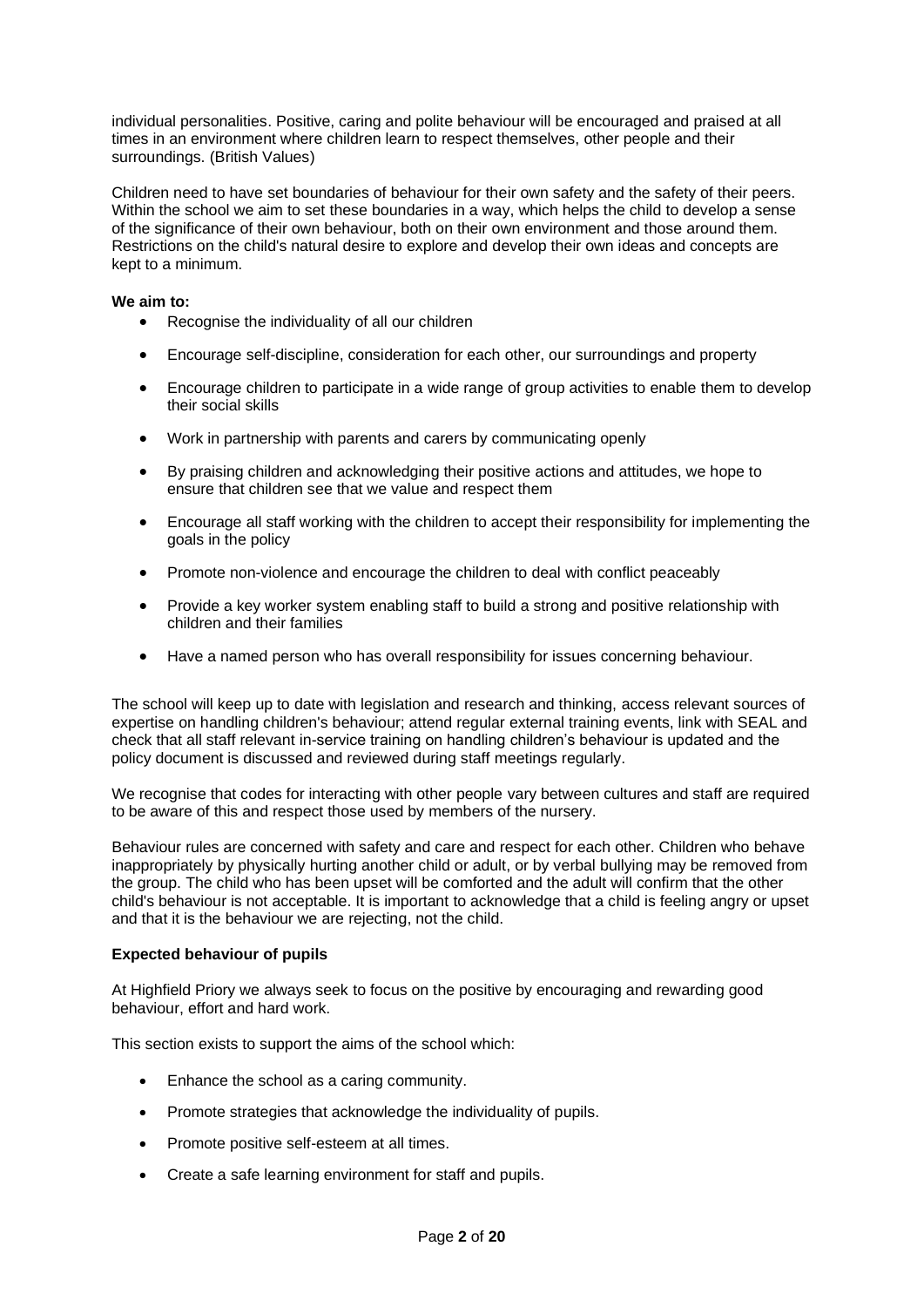- Encourage respect for others whose beliefs, cultural background and attitudes may be different.
- Maintain an environment where each pupil has equal value and equal opportunity.
- Promote high standards of integrity and honesty.
- Promote school values within our community.

There are few written rules and those which exist aim to encapsulate mutual respect for each other and for possessions. They are displayed in all classrooms and pupil behaviour is measured against them:

- To show respect for children, adults and ourselves
- To have good manners
- To be punctual, to hold doors open for others and not to push in queues
- To greet others appropriately
- To offer help where we see it is needed
- To thank those who have helped us in any way

Specifically, this section aims to:

- Ensure the fair and safe treatment of all pupils
- Inform parents and staff of the procedure that will be implemented when a child behaves in a way that is considered unacceptable
- Outline the process and stages that are triggered when a pupil consistently does not conform to what is expected of him/her
- Offer guidelines for staff in dealing with difficult situations

It is acknowledged that consistency by all staff is essential for the policy to be successfully implemented.

Pupils are expected to observe the school's policy on good manners. These are discussed regularly as part of the PSHEE programme, in assemblies, and are outlined in the handbook and displayed throughout the school in all classrooms

Every effort will be made to celebrate excellent behaviour through assemblies and comments from individual staff.

Behave in a quiet and orderly manner, both in and out of school. Enter and leave classrooms quietly and be on time for all lessons. Walk, remaining on the left-hand side in corridors and on the stairs. Show care and consideration for others at all times. Be helpful to visitors. Be polite and courteous. Bring the correct equipment to lessons. Complete homework and hand it in at the appropriate time. Show respect for other people's property. Hold doors open for adults and do not interrupt conversations between staff. Ensure your possessions and especially Games kit, are not left around the school. Never draw attention to, make fun of or mock differences between people or their abilities. Wear your school uniform with pride, look smart at all times.

## <span id="page-2-0"></span>**When children behave in unacceptable ways:**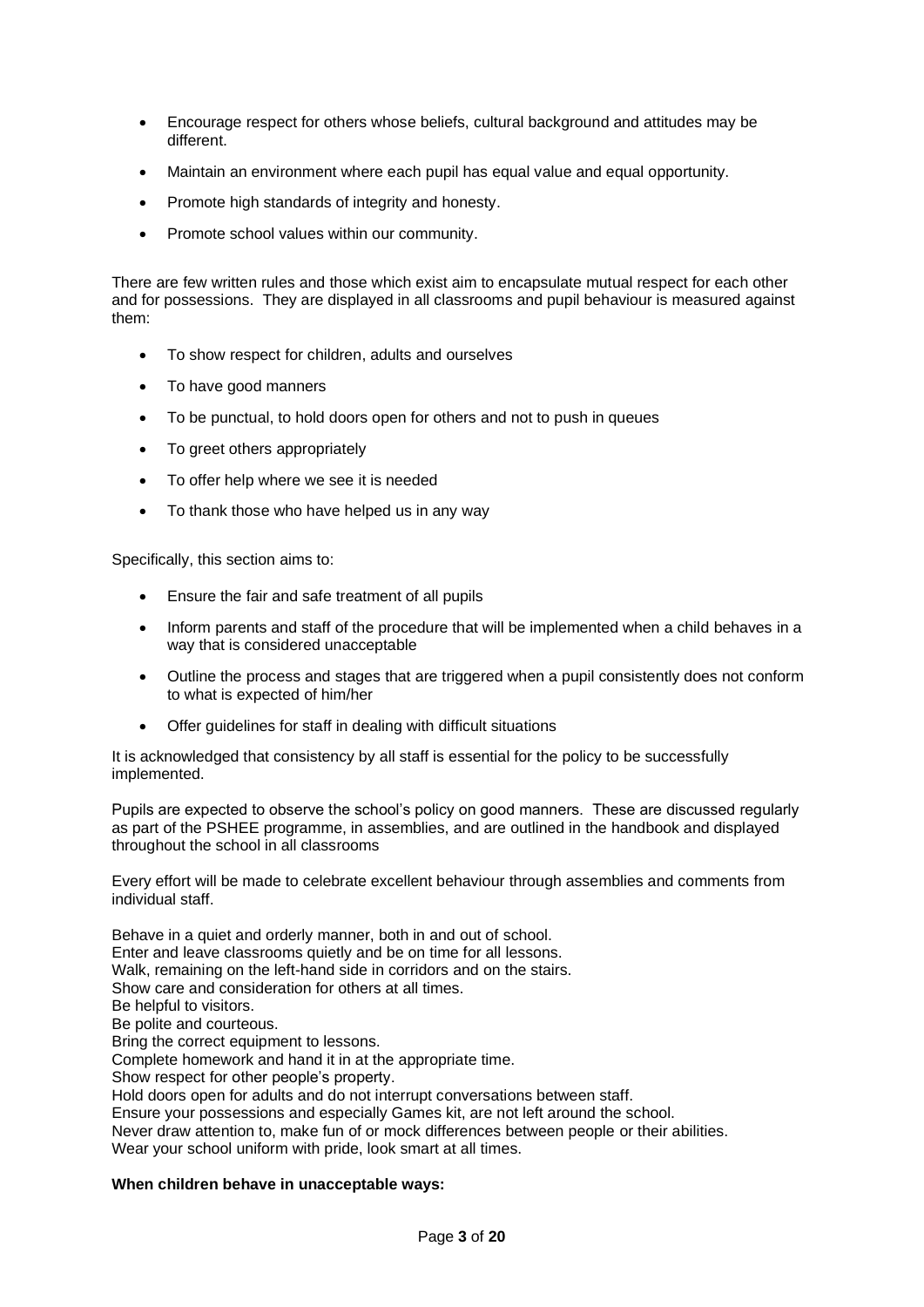- Corporal punishment will be never be used nor threatened
- Children will not be singled out or humiliated in any way. Staff within the school will redirect the children towards alternative activities. Discussions with children will take place respecting their level of understanding and maturity
- Staff will not raise their voices in a threatening way
- In any case of misbehaviour, it will always be made clear to the child or children in question, that it is the behaviour and not the child that is unwelcome
- How a particular type of behaviour is handled will depend on the child and the circumstances. It may involve the child being asked to talk and think about what he or she has done. It may be that the child will not be allowed to make his or her own choice of activities for a limited period of time
- Parents will be informed if their child is persistently unkind to others or if their child has been upset. In all cases inappropriate behaviour will be dealt with at the time. Parents may be asked to meet with staff to discuss their child's behaviour, so that if there are any difficulties we can work together to ensure consistency between home and setting. In some cases we may request additional advice and support from other professionals, such as an educational psychologist or child guidance counsellor.
- Children need to develop non-aggressive strategies to enable them to stand up for themselves so that adults and children listen to them. They need to be given opportunities to release their feelings more creatively as part of our continuous provision with support from SEAL adult-led activities.
- Confidential records will be kept on any negative behaviour that has taken place. Parents/carers will be informed and asked to read and sign any entries concerning their child
- If a child requires help to develop positive behaviour, every effort will be made to provide for their needs
- Through partnership with parents/carers and formal observation, staff will make every effort to identify the unwanted behaviour and the causes of that behaviour. From these observations and discussions an individual behaviour modification plan will be implemented
- Children will be distracted from the negative situation and supported in a different activity or environment, if necessary for their own well-being and that of others in the group.
- However, physical intervention is allowed when averting immediate danger of personal injury. Any occasion on which physical intervention is used must be recorded on an incident form and parents will be informed on the same day or as soon as reasonably practicable.

# <span id="page-3-0"></span>**Disciplinary Procedure**

- 1. In the event of general misbehaviour by a pupil then this will be dealt with by the pupil's classroom teacher. In the case of more serious or persistent misbehaviour the class teacher may refer the matter to the Deputy Head teacher
- 2. Where however there has been a serious or persistent breach of the School Rules and Regulations then the Class Teacher shall refer the matter to the Head teacher (or the Deputy Head in the event that the Head teacher is not available) who shall carry out an investigation of the circumstances appertaining to the breach and determine the appropriate sanction to be applied to the breach or breaches.
- 3. In the event that the Head teacher (or the Deputy Head Teacher in his/her absence) determines that the breach(es) warrant the possibility of exclusion then the Head Teacher shall contact the parents and inform them of his decision stating the reasons and duration of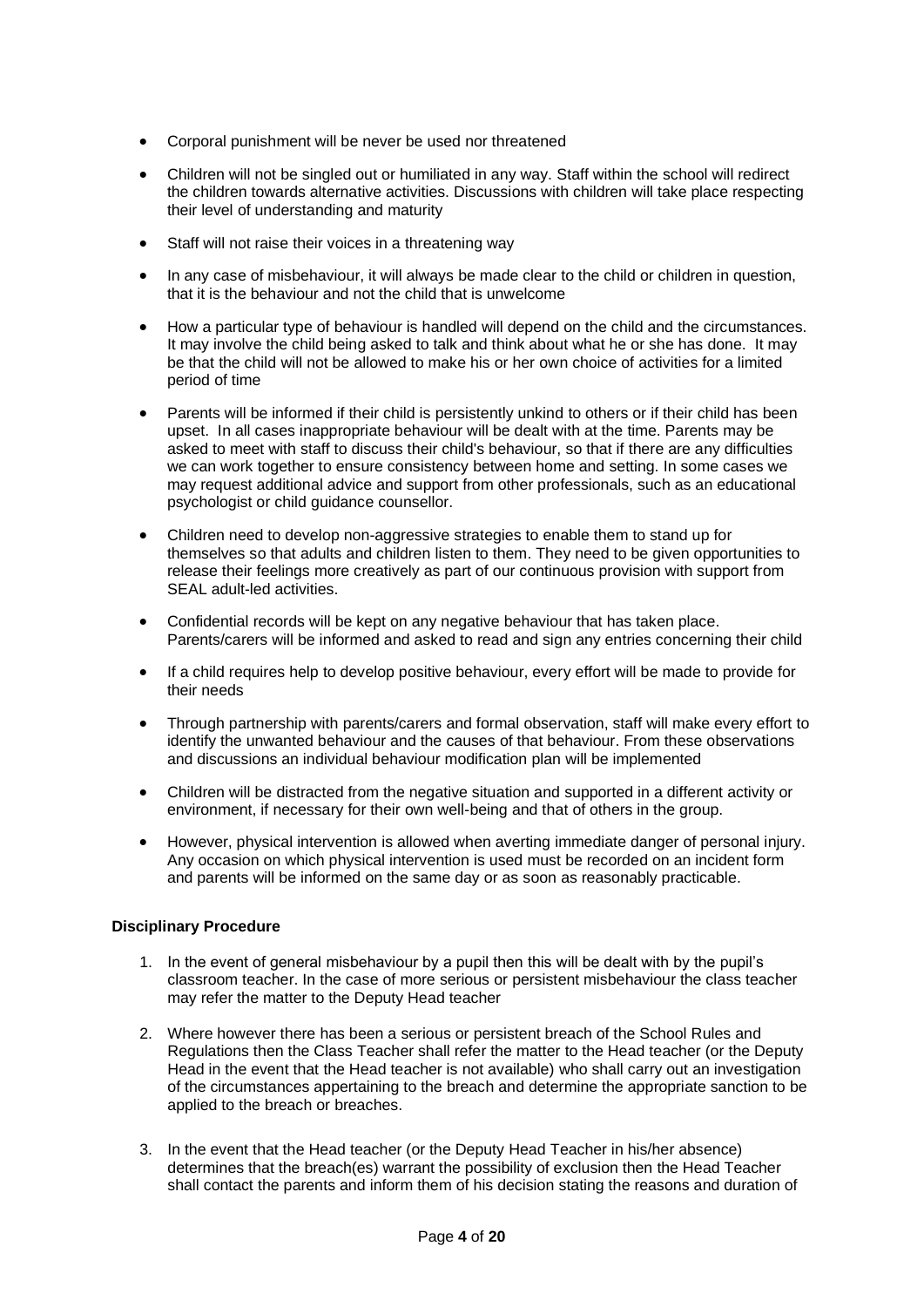the exclusion. He shall confirm all details in writing to the parents with 24 hours. The Chair or Vice Chair shall be informed of his decision stating the reasons.

4. In the case of expulsion the Head shall inform the Chair or Vice Chair stating the reasons. The Head shall communicate his decision and reasons for the expulsion and confirm his decision in writing within 24 hours.

If parents wish to appeal against an expulsion they should use Stage 3 of the Complaints Procedure

## <span id="page-4-0"></span>**Rewards and Sanctions**

## <span id="page-4-1"></span>**Rewards across the school**

## **Merit Award**

A 'Merit Award' is given to a child for excellent manners, extra effort, outstanding behaviour etc. Every week, each class teacher will choose a child to receive a merit certificate or badge. The child's name will then be read out in Assembly where he/she will receive the award and his/her name will be displayed in the Entrance Hall in the following week.

## **Key Stage 2**

## **House Points**

House points can be awarded by any member of staff to a pupil. One House Point is awarded for good work and two House points for excellent work. Two House points is the maximum awarded at any one time. A maximum of two House Points should be awarded each week for a Homework Diary that has been consistently signed by parents. At the end of each week the total for each pupil should ideally not exceed twenty.

Each pupil receives five House points at the start of each week to mark their contribution to the Highfield community. A pupil who is working consistently well should retain these five points by the end of the week. It is hoped that all pupils will retain these points. If a pupil forgets to hand in their homework, speaks out of turn or does not live up to the standards set in the classroom, then a House Point will be debited from his/her total.

## **Rewards for Monitors\***

Each year group receives a reward for their work as a responsible monitor at the end of each term. Year 6 -a special lunch

Year 5 -a cookie and milkshake

\*This will be monitored in line with Covid RA measures.

The best monitor in years 4, 5 and 6 receives an individual prize.

The best monitor each week receives a merit and is allowed to go up for their lunch first.

## **Key Stage 1 and Early Years**

House Points have been introduced at KS 1. Children will not earn points individually at this stage but will gain points for their house.

A variety of methods of other positive reinforcement are used throughout Key Stage 1 and Early Years:

Year 1 and year 2 classes operate the traffic light system to encourage good behaviour.

# <span id="page-4-2"></span>**Sanctions and Support Systems**

There are five stages. A pupil may engage at any level, but it is expected that most instances will be dealt with at stage one or two with a very small number progressing through the levels. At any time, a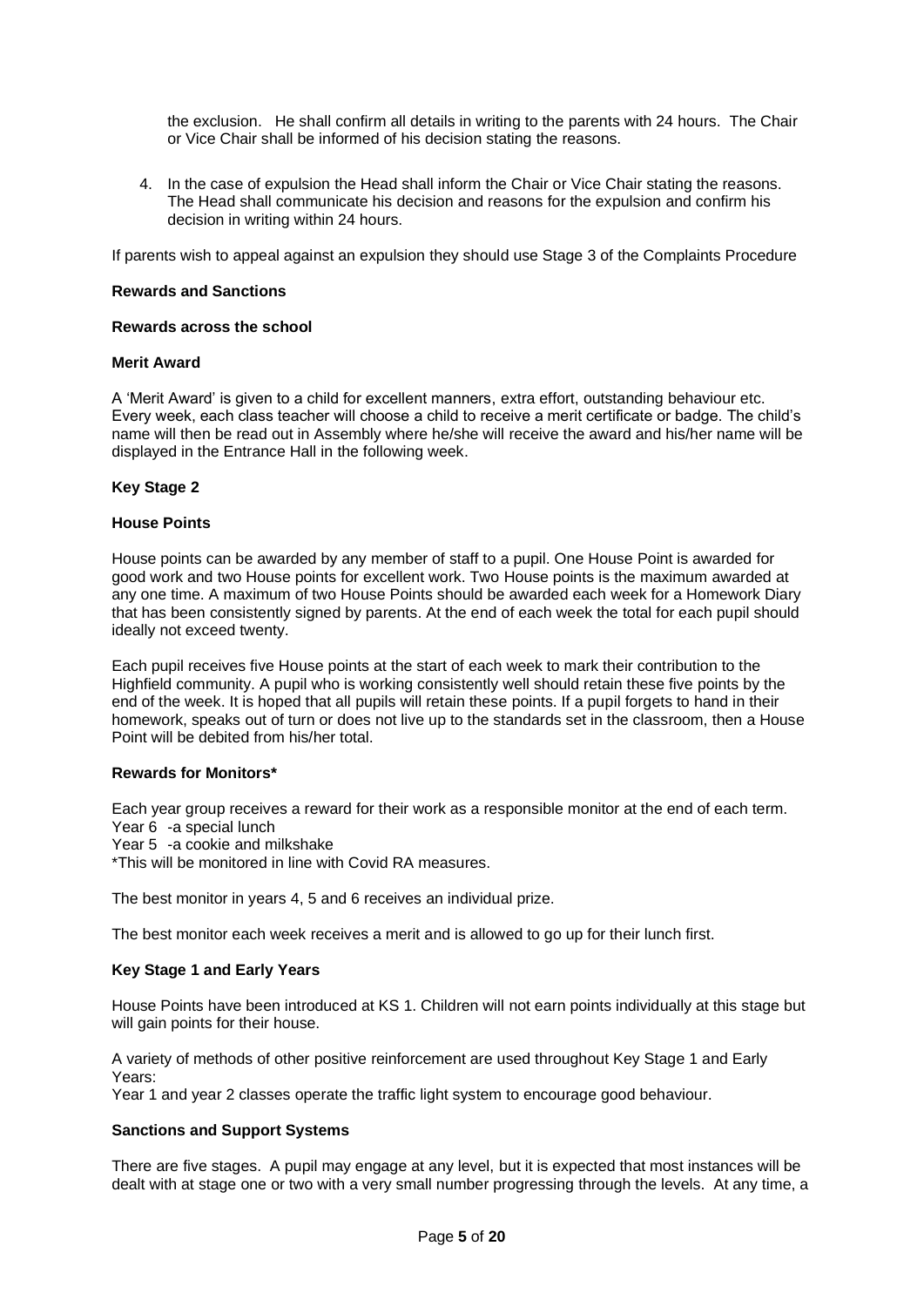pupil may be referred immediately to stage 5 should his/her actions merit such a serious consequence. (For Early Years Discipline Policy please see Appendix 5)

# **Stage 1**

Key Stage 2 -a verbal warning given by the teacher. A House point will be deducted from the five House Points that the pupil received at the start of the week. If all five House Points are lost in a week, then the pupil moves onto Stage 3.

Key Stage 1 –a verbal warning given by the teacher.

## **Stage 2**

Key Stage 2 -a red minus is given and noted on behavioural software.

If the incident is of a more serious nature (e.g. graffiti, bullying, repeated shouting out, rudeness, swearing, lying) then a red minus is given.

A Class Teacher must also feel free to deal with the situation in a way that is appropriate for their class. The child should be spoken to and, if necessary, moved to another area of the classroom or playground or kept in for an appropriate amount of time at break time. A parent may be informed at this stage if the teacher feels it is necessary. The Deputy Head will also have a chat with the pupil if the teacher feels it is appropriate.

Each teacher will use pastoral software to record any incidents.

Key Stage 1-pupil will move to AMBER

## **Stage 3**

Key Stage 2-pupil will be sent to the Deputy Head/Assistant Head

If a child continues to misbehave or disrupt the class and receives a red minus or loses all five House Points given at the start of the week, then he/she must be sent to the Deputy Head.

The pupil will be kept in at Break to 'payback' time lost during the lesson. The pupil will write an account of the incident or pattern of behaviour which will be kept as evidence. The pupil's name and the behaviour/incident will be recorded on the computer. Parents will be notified if the incident is of a serious nature.

Key Stage 1 -pupil will be sent to Key Stage 1 Co-ordinator (if appropriate). -pupil will move to RED

## **Stage 4**

Key Stages 1& 2 -Deputy Head will meet with parents and pupil put on Report

If the pupil continues to be referred to the Deputy Head, a meeting with parents will be arranged and the pupil will be put on Report. Each day the pupil will collect a Report card from the Deputy Head. It will be completed during the day by his teachers and discussed with the Deputy Head at the end of the day. The parents will then sign the Report to show that they have seen it.

## **Stage 5**

Key Stages 1 & 2 - The Head teacher will invite the parents to school to discuss their child's behaviour on a formal basis. It is at this point that the option of suspension may be used. (See Disciplinary Procedure)

In the event that a pupil has progressed through the stages outlined above, all reasonable methods will have been undertaken to effect a change.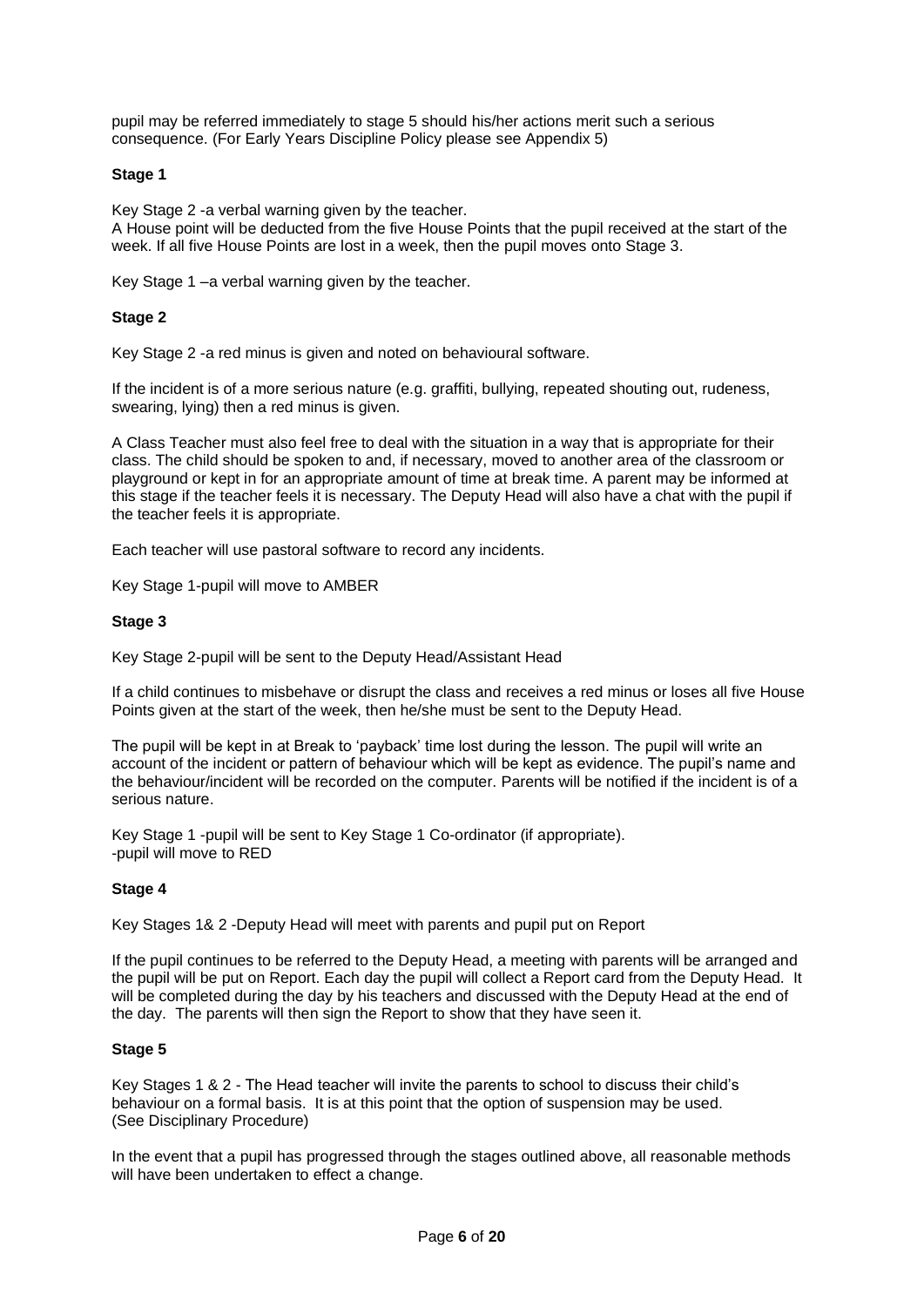Where the Head teacher is of the opinion that the conduct or progress of the pupil has been unsatisfactory, or if the pupil, in the judgement of the Head teacher, is unwilling or unable to profit from the educational opportunities offered and removal is considered warranted, they may use their discretion not to expel the pupil immediately, but to give parents the opportunity to find another school for the child within the stated time scale. If this opportunity is not taken, the pupil will be formally expelled.

The ultimate decision as to what stage a child is placed at will be made by the Deputy Head and Head but the views of the class teacher will be considered in all cases. The class teacher is kept informed at all times.

## <span id="page-6-0"></span>**Guidelines to suitable sanctions for each stage**

## **Stage 1**

Discussion about poor behaviour House point to be deducted (for KS 2 children)

## **Stage 2**

Discussion about the poor behaviour Red Minus to be given to pupil Removal from the group – in class (e.g. to sit by teacher) Withdrawal of Break or Lunchtime privileges. Completion of assigned work or extra written work Remaining close to the teacher on duty at Break times Carrying out a useful task in the school for example, tidying up a classroom or the cloakroom. Letter of apology from pupil Discussion between class teacher, the aggressor and the aggrieved. Pupil to write an account of the incident.

## **Stage 3**

Withdrawal from Break and/or Lunchtimes Withdrawal of privileges or rewards Withdrawal from extra-curricular clubs

Sanctions should be applied fairly and consistently to all pupils, taking account of all circumstances, including the child's age, and within a context of positive reinforcement of good behaviour. Punishments that are humiliating or degrading will never be used.

As each case should be judged upon its individual merits reasonable adjustments may be made to this process for pupils with special educational needs or disabilities, as judged fair by members of staff.

This system is for behaviour and poor attitude towards the school, rules and other pupils. Positive behaviour is encouraged and discussed at all times.

It is acknowledged that any system of sanctions and support will work best when parents are aware of and support the systems in place. Parents will be liaised with on a regular basis should any of their children enters the sanctions process as seen fit by the members of staff involved.

Staff who are unsure of how to handle a specific situation will seek advice from more senior and experienced colleagues. Regular consultations and discussions will highlight patterns of behaviour.

Under no circumstances will any form of corporal punishment be used by staff. This includes shaking, prodding, pushing, dragging or any other ways which could be interpreted as physical aggression.

Should letters need to be sent to parents regarding a child's behaviour; this will be discussed and agreed with the Deputy Head in the first instance.

Further guidelines see appendix 3

## <span id="page-6-1"></span>**Anti-bullying**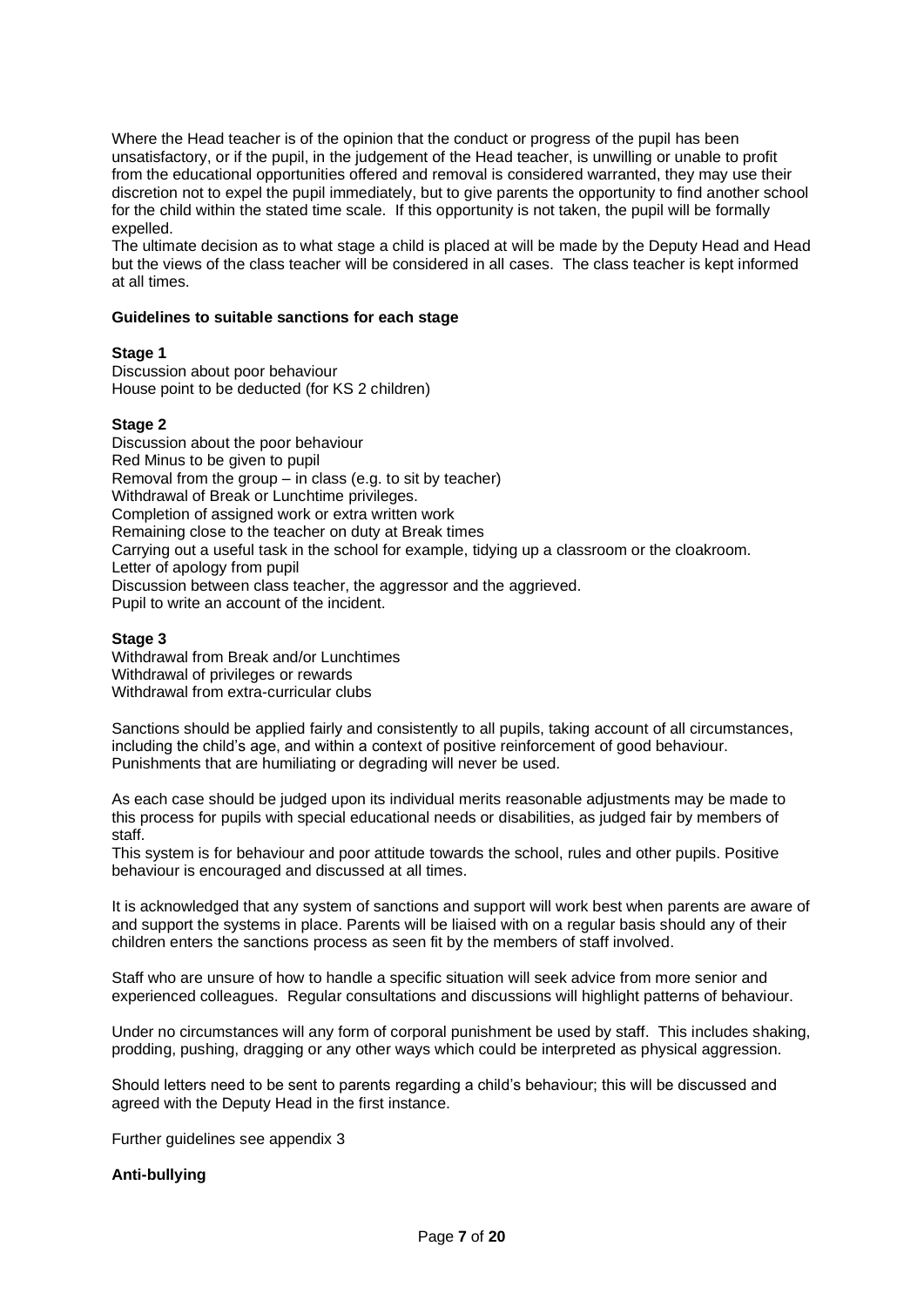Bullying affects everyone, not just the bullies and victims. It also affects those other children, who watch, and less aggressive children can be drawn in by group pressure and it can take time from class learning time while teachers intervene. Bullying is not an inevitable part of school life but we recognise that bullying can take place in all schools and in society at large and that like all aspects of relationships between human beings we will need to work very hard at this aspect of pastoral care.

# <span id="page-7-0"></span>**Why is an Anti- Bullying Policy necessary?**

At Highfield Priory we believe that our children have the right to learn in a supportive, caring and safe environment without fear of being bullied. At Highfield, we recognise the seriousness of bullying, both physical and emotional (which may cause psychological to those involved or witnessing it). All schools contain some children with the potential for bullying behaviour; we recognise that there are three main factors that can reduce and remove bullying. They are:

- The school shows a zero tolerance to all bullying and action is taken when it occurs,
- Creating attitudes within the pupil body that bullying is unacceptable and that any bullying should be reported- it is thus essential that pupils are involved in the formulation and implementation of our policy and feel some ownership. Discussion at School Council and house meetings will take place, interactive assemblies and work in PSHEE and circle time will actively involve all pupils,
- Staff show awareness, concern and vigilance.

Schools which make clear their abhorrence of bullying and who take every incident seriously, tend to have less bullying.

We have some natural advantages- our pupil catchment areas, supportive parents, an attractive environment, a favourable pupil/ teacher ratio and a long established clear, caring Christian ethos- but we cannot be complacent.

This policy has regard to 'Preventing and Tackling Bullying: Advice for Headteachers, Staff and Governing Bodies.' DFE 2017 and Cyber bullying: advice for headteachers and school staff DFE 2014. It is in line with 'The Education and Inspection Act 2006', 'Independent School Standard Regulations 2010' and 'The Equality Act 2010'.

# <span id="page-7-1"></span>**Aims**

In line with the 'Every Child Matters' framework, the Schools Mission Statement, Code of Conduct, School Rules, Rewards and Sanctions Policy, Disciplinary Policy and our Inclusion Policy, we aim through this policy to produce a safe and secure environment where all children can flourish, where we operate a zero tolerance on all forms of bullying and where measures are in place to reduce its likelihood.

# **Objectives**

- To promote a secure and happy environment within the school, free from threat, harassment and any type of bullying behaviour,
- To take positive action to prevent bullying from occurring through a clear school policy on promoting positive self- esteem and friendship through our PSHEE curriculum,
- To involve the whole school and pupil body in combating bullying and make it unacceptable at Highfield Priory,
- To create a supportive climate and break down the climate of secrecy that often surrounds bullying,
- To encourage pupils who are being bullied or observe bullying to inform staff.

# <span id="page-7-2"></span>**Safeguarding Children and Young People**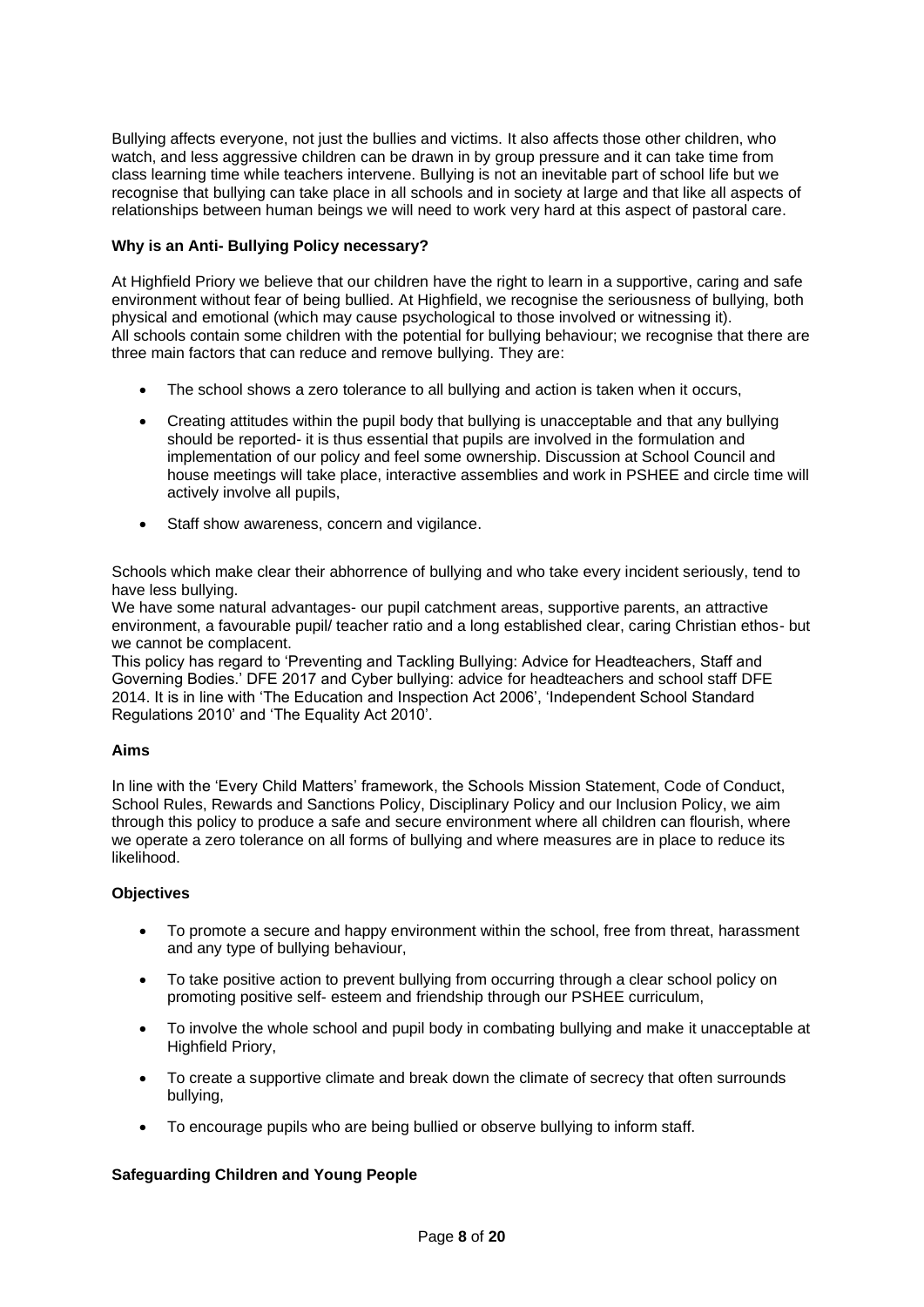Under the Children Act 1989 a bullying incident should be addressed as a child protection concern when there is 'reasonable cause to suspect that a child is suffering, or is likely to suffer, significant harm'. Where this is the case, the school staff should report their concerns to their local authority children's social care. Even where safeguarding is not considered to be an issue, schools may need to draw on a range of external services to support the pupil who is experiencing bullying, or to tackle any underlying issue which has contributed to a child engaging in bullying.

# <span id="page-8-0"></span>**What is bullying?**

Definition: Bullying is deliberate hurtful behaviour often repeated over a period of time. There will usually be an imbalance in the bully/ victim relationship such that the victim will have difficulty defending him or herself. It can be carried out by an individual or a group. Bullying can take many forms.

It can be:

- Physical- hitting, kicking, punching, damaging or stolen property ……
- Verbal- name calling, teasing, insults about one's appearance or family, spreading of malicious rumours,
- Exclusion- from social groups, discussions, activities,
- Racial, Religious, Cultural- Any action, verbal or otherwise, which are anti- race, colour, creed, culture or religion. Can take the form of negative stereotyping, name calling or ridiculing based on culture, religion or race.
- Disability- negative stereotyping, name calling, ridiculing or exclusion from activity based on disability or learning difficulties.
- Gender negative stereotyping, name calling or innuendo based on sexual orientation or use of negative LGBT language.
- Sexual/ Sexist- use of sexist language or negative stereotyping based on gender.

Reasons for bullying may be:

- Enjoy the power,
- Have been bullied themselves,
- Have problems at home.
- Need to get attention or want to impress others,
- Peer group recognition.
- Insecure, jealous or emotionally neglected.

Reasons for being a victim may be:

- Race, sex, class,
- New child in school,
- Child with a family crisis,
- Disability or difference of any kind,
- Ability.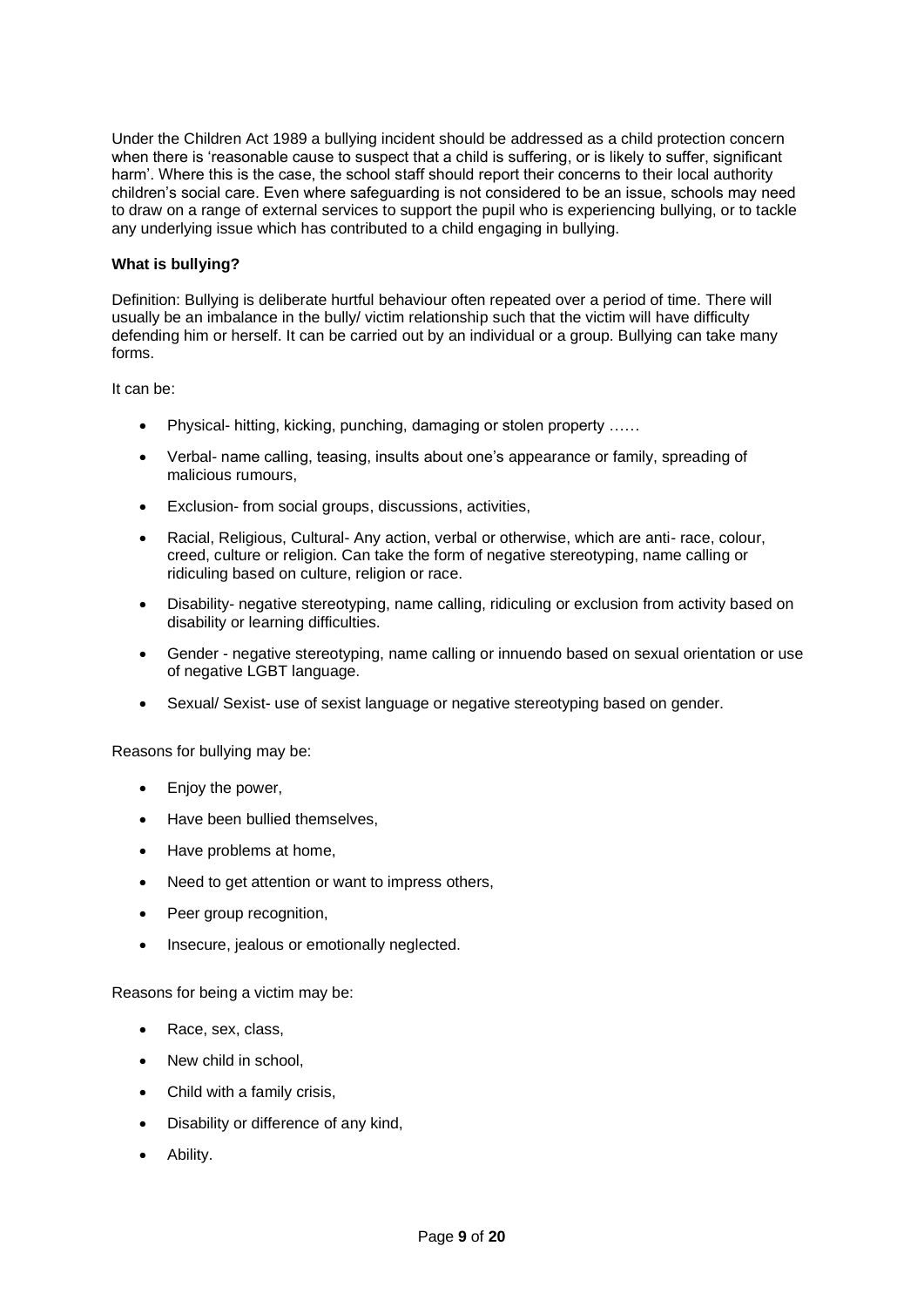They are likely to be children who are not assertive, unlikely to respond positively, loners with few friends, anxious or fearful children, younger children and those outside a group.

## **The occasional bully**

The occasional bully can display kinder aspects of their character, but does resort to bullying when it suits. These bullies do share some of the same traits, but are difficult to classify because the bullying behaviour is not consistent and is often precipitated by some sort of crisis or by the bully 'having a bad day'. These children and young people can also be quite charming but often they:

- Are suddenly aggressive to peers, parents, teachers and siblings,
- Act impulsively and regret it late,
- Don't learn from their mistakes,
- Wish to be in charge,
- May be physically strong,
- May be articulate,
- May be manipulative,
- May display other anti-social behaviours, such as throwing tantrums or yelling when things go wrong,
- On the whole, have good self esteem,
- May be 'spoilt' by parents who cannot understand how their children could be bullying others because they are perfect at home where their every wish is granted.

These are characteristics we often find in children who bully occasionally. These children need firm, clear guidelines and established consequences to actions. We also teach them to empathise with other children.

## <span id="page-9-0"></span>**The duties and responsibility of the school**

The head teacher and Governors have a legal duty to;

- Encourage within the school community good behaviour and respect for others,
- Prevent all forms of bullying among pupils.

When a school accepts a pupil on roll it takes responsibility for his or hers physical, psychological and educational welfare. The focus should not just be on the pupils' educational attainment but on nurturing their emotional growth and making sure they are safe.

## <span id="page-9-1"></span>**Preventing Bullying (Our Anti-bullying Strategy)**

Our response to bullying should not start at the point at which a child has been bullied. As a school we develop a more sophisticated approach in which school staff proactively gather intelligence about issues between pupils which might provoke conflict and develop strategies to prevent bullying occurring in the first place. This might involve talking to pupils about issues of difference, perhaps in lessons, through dedicated events or projects, or through assemblies. Staff themselves will be able to determine what will work best for their pupils, depending on the particular issues they need to address.

In order to excel at tackling bullying we have created an ethos of good behaviour where pupils treat one another and the school staff with respect because they know that this is the right way to behave. That culture extends beyond the classroom to the corridors, the dining hall, the playground, and beyond the school gates including travel to and from school. Values of respect for staff and other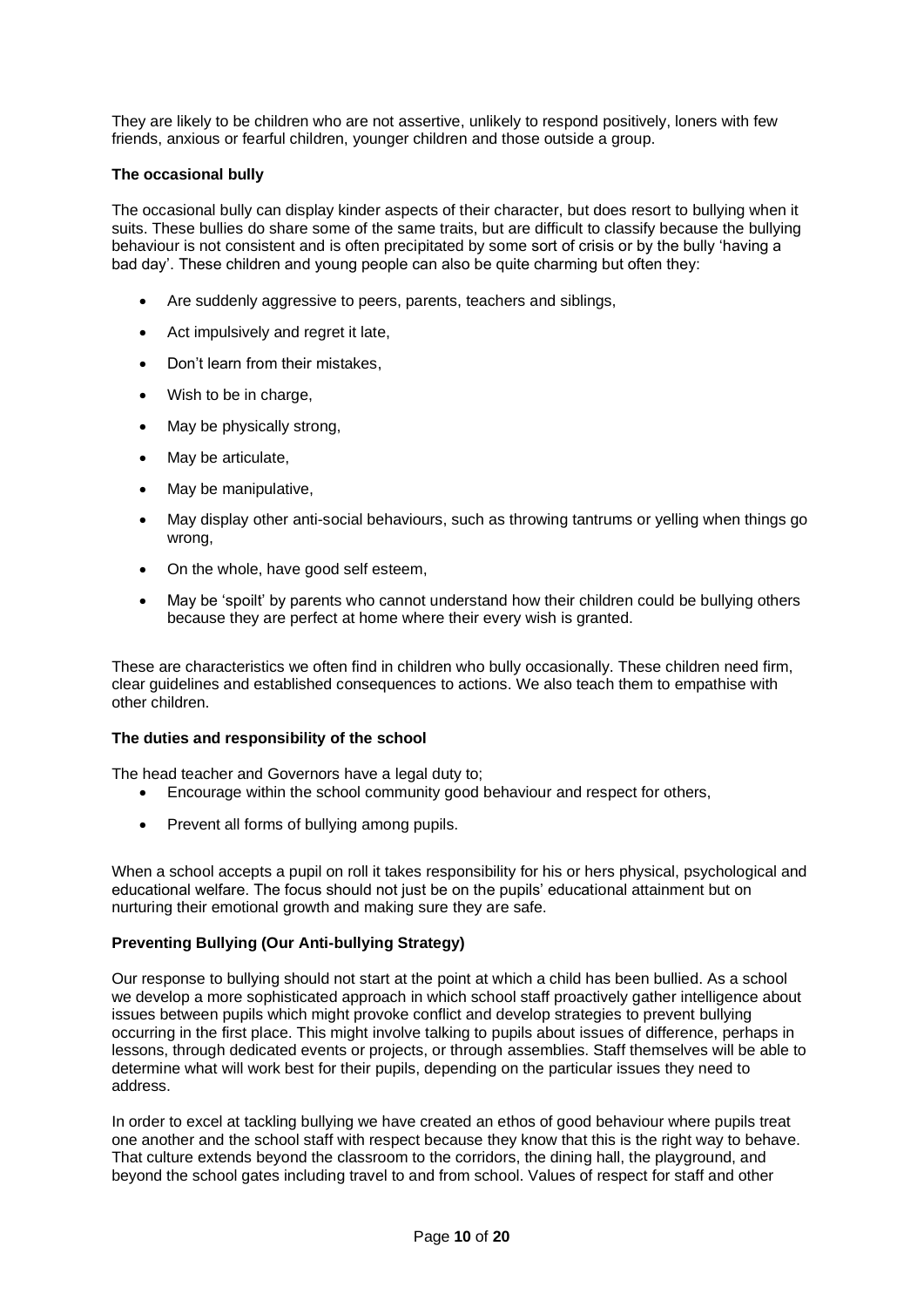pupils, an understanding of the value of education, and a clear understanding of how our actions affect others permeate the whole school environment and are reinforced by staff and older pupils who set a good example to the rest.

We also:

- involve parents to ensure that they are clear that the school does not tolerate bullying and are aware of the procedures to follow if they believe that their child is being bullied. We aim for parents to feel confident that the school will take any complaint about bullying seriously and to resolve the issue in a way that protects the child, and they (the parents) can reinforce the value of good behaviour at home
- involve pupils. All pupils understand the school's approach and are clear about the part they can play to prevent bullying, including when they find themselves as bystanders
- regularly evaluate and update our approach to take account of developments in technology, for instance updating 'acceptable use' policies for computers
- implement disciplinary sanctions when required, ensuring that the consequences of bullying reflect the seriousness of the incident so that others see that bullying is unacceptable
- openly discuss differences between people that could motivate bullying, such as religion, ethnicity, disability, gender, sexuality or appearance related difference or children with different family situations. We also teach children that using any prejudice based language is unacceptable
- use specific organisations or resources for help with particular problems. If we feel it beneficial we will draw on the experience and expertise of anti-bullying organisations with a proven track record and/or specialised expertise in dealing with certain forms of bullying
- provide effective staff training so that our Anti-bullying policy remains effective and all school staff understand the principles and purpose of the school's policy, its legal responsibilities regarding bullying, how to resolve problems, and where to seek support.
- If/when we feel it necessary work, with the wider community such as the police and children's services to agree a clearly understood approach to cases where bullying is particularly serious or persistent and where a criminal offence may have been committed. We may also work with other agencies and the wider community to tackle bullying that is happening outside school
- make it easy for pupils to report bullying so that they are assured that they will be listened to and incidents acted on, so that our pupils feel that they can report bullying which may have occurred outside school including cyber-bullying
- create an inclusive, safe environment where pupils can openly discuss the cause of their bullying, without fear of further bullying or discrimination.
- If any parent has a concern about their child, a member of staff will be available to discuss those concerns. It is only by co-operation that we can ensure our children feel confident and secure in their environment, both at home and in the setting.

By positively promoting good behaviour, valuing co-operation, a caring attitude and good adult rolemodels, we hope to ensure that children will develop as responsible members of society.

# <span id="page-10-0"></span>**Why is it Important to Respond to Bullying?**

Bullying hurts. No one deserves to be a victim of bullying. Bullying has the potential to damage the mental health of a victim. Everybody has the right to be treated with respect. Pupils who are bullying need to learn different ways of behaving.

# <span id="page-10-1"></span>**Staff responsibilities and Procedures**

- Staff will be aware of areas around the school where bullying might take place and be sensitive to times and situations when it is more likely to happen.
- Cases of bullying or suspected bullying that are observed in class or around the school should be acted on immediately by the member of staff involved,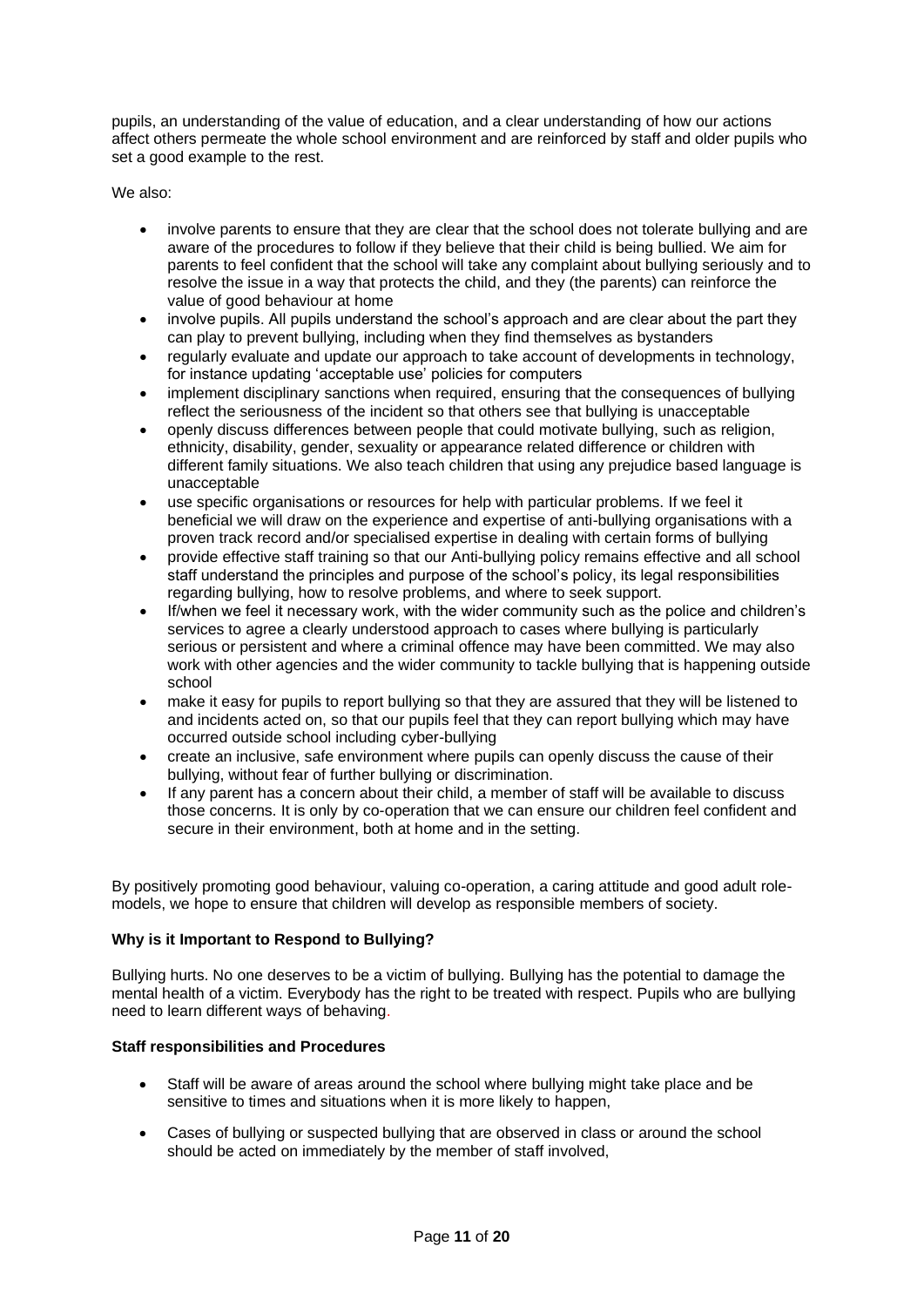- All reported cases will be investigated. Pupils must be confident that bullying will be investigated and taken seriously. Pupils may see failure to respond to incidents or allegations, as tolerance of bullying,
- All parties involved will be listened to. Initially an oral discussion will take place; if it is felt that it will be useful, a written account may be requested from the involved parties,
- Initially, reported incidents will be dealt with by class teachers; if further guidance or support is needed or for recurrent incidents of bullying involvement of the SMT will be sought,
- A record of bullying incidents will be kept on the School Record Software,
- Staff will provide opportunities to discuss our stance on bullying through assemblies, PSHEE lessons, circle time and in other areas of the curriculum when opportunities arise,
- Staff will ensure that a firm but fair discipline structure is in place which is understood and used by all (in line with Rewards and Sanctions and Disciplinary Procedure sections above),
- Staff will foster by example the values we, as a school, believe in,
- Staff will remain calm when faced with an incident and think hard about whether their actions need to be private or public,
- Staff will take time to explain clearly the sanction and why it is being given.
- Staff will ensure that the incident doesn't live on through reminders from them.

## <span id="page-11-0"></span>**Pupils' responsibilities: (to be discussed in class)**

- To understand that 'not telling' is playing the bully's rules and we want you to tell,
- Tell your parents and/or a member of staff.
- Talk to your student councilor or house captain about any problems,
- Identify the person, places and times,
- Until the situation is resolved, can you avoid the circumstances?
- Do not buy the bully off with presents or money,
- Do not just 'put up with it' as it will become worse,
- If you aware of someone who you think is being bullied, let your class teacher know,
- Don't be drawn into a bullying situation by your peers, be strong!

## <span id="page-11-1"></span>**Parents' responsibilities**

- Watch for signs of distress in their child.
- Take an active interest in their children's friends,
- Advise their child to tell a member of staff about the incident. If possible allow them to report the problem themselves,
- Inform the school if bullying is suspected,
- Do not encourage retaliation,
- Be willing to come into school to discuss any incident of bullying your child has been involved in,
- Support any sanctions that are put in place as a result of a bullying incident.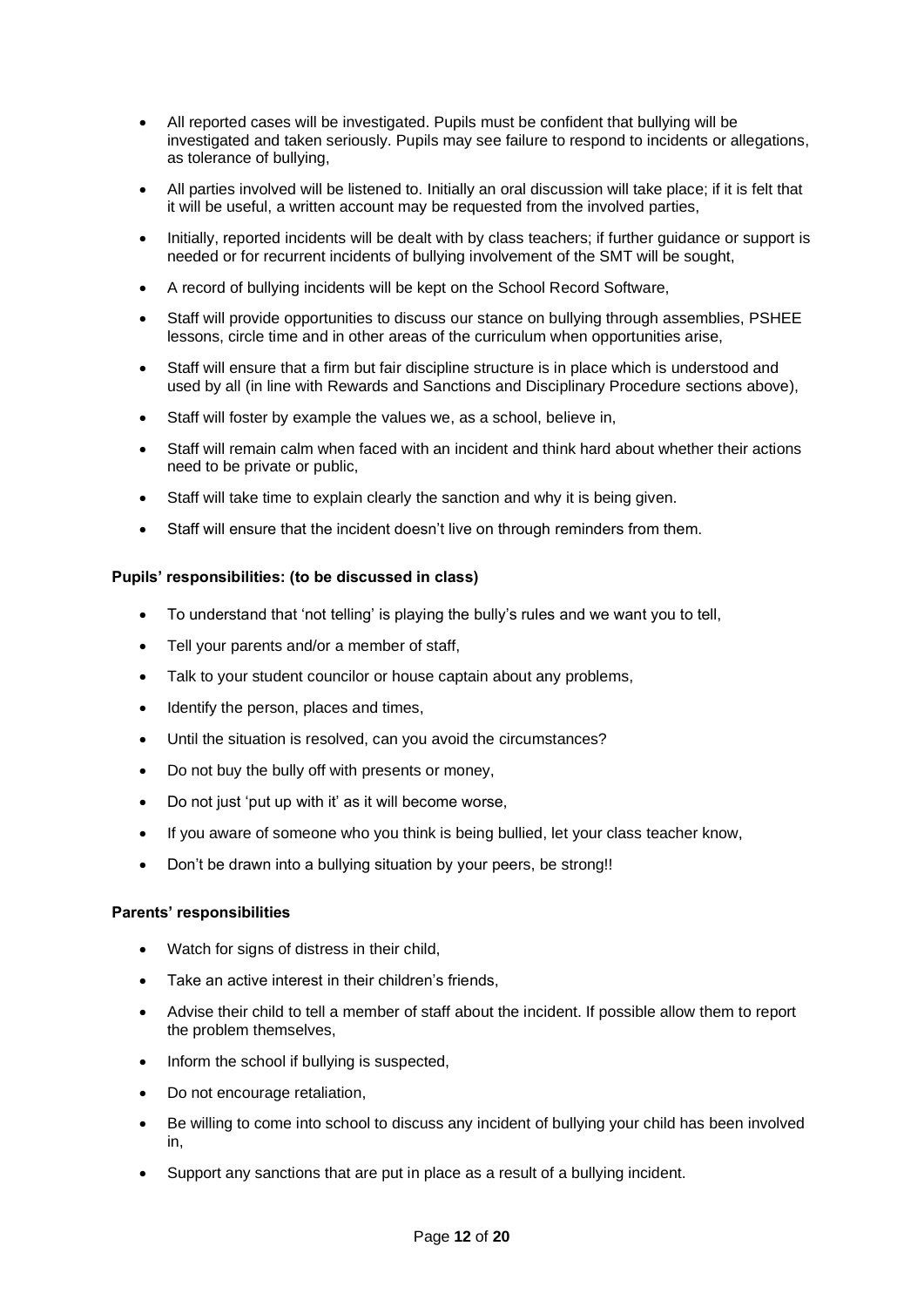# <span id="page-12-0"></span>**Reporting to parents**

Bullying is a highly emotive issue and little else can rival it in this regard. Parents of victims can rightly become very upset on behalf of their child, very protective and very angry. Parents of victims often feel helpless, while parents of bullies often do not know and also feel very vulnerable and defensive when they find out.

Certain forms of bullying should normally be reported to parents, even if it is to inform them of what has happened and that we have taken action. It is important to be fully open with parents.

- Not every single case of bullying will necessarily be reported to parents but the expectation is that most will be. It will depend on circumstances and severity,
- Staff should make clear to parents of victims and bullies, the actions we are taking, why we are taking them and what they can do to help and re-enforce our actions,
- We urge parents to contact us immediately if they have any suspicion of bullying.

## <span id="page-12-1"></span>**Sanctions**

## Formal discipline

As always, any sanctions must be proportionate to the offences and should allow the pupil to make amends where appropriate.

Minor offences- discipline for minor offences will include a reprimand, loss of house points, red minus, loss of playtime, time spent recording the incident/ writing a letter of apology.

Serious offences- for persistent long term cases of bullying we will look to suspension and exclusion. (These would only be used as a last resort).

## Informal discipline

Bullying is rarely solved by sanctions alone; it is important to do a lot of talking and listening and take time in fact finding and reaching a resolution. Work on repairing relationships is important to overcoming bullies. Many pupils, when confronted with bullying, will not repeat the behaviour. As with all discipline, it must be consistent and fair; however dealing with bullying may call for adaptable and flexible thinking.

Work with children who have been bullied could involve some or all of the following:

- They will be reassured that they do not deserve to be bullied and this is not their fault.
- We will assure them that it was right to report the incident.
- We will encourage them to talk about how they feel.
- We will try to ascertain the extent of the problem.
- We will engage them in making choices about how the matter may be resolved.
- We will try to ensure that they feel safe.
- We will discuss strategies for being safe and staying safe.
- We will ask them to report immediately any further incidents to us.
- We will affirm that bullying can be stopped and that our school will persist with intervention until it does.
- We will involve their friends / older pupils in peer support / mediation where appropriate

We may then adopt strategies from the following list as appropriate:

- We will interview the pupil (or pupils) involved in bullying separately.
- We will listen to their version of events.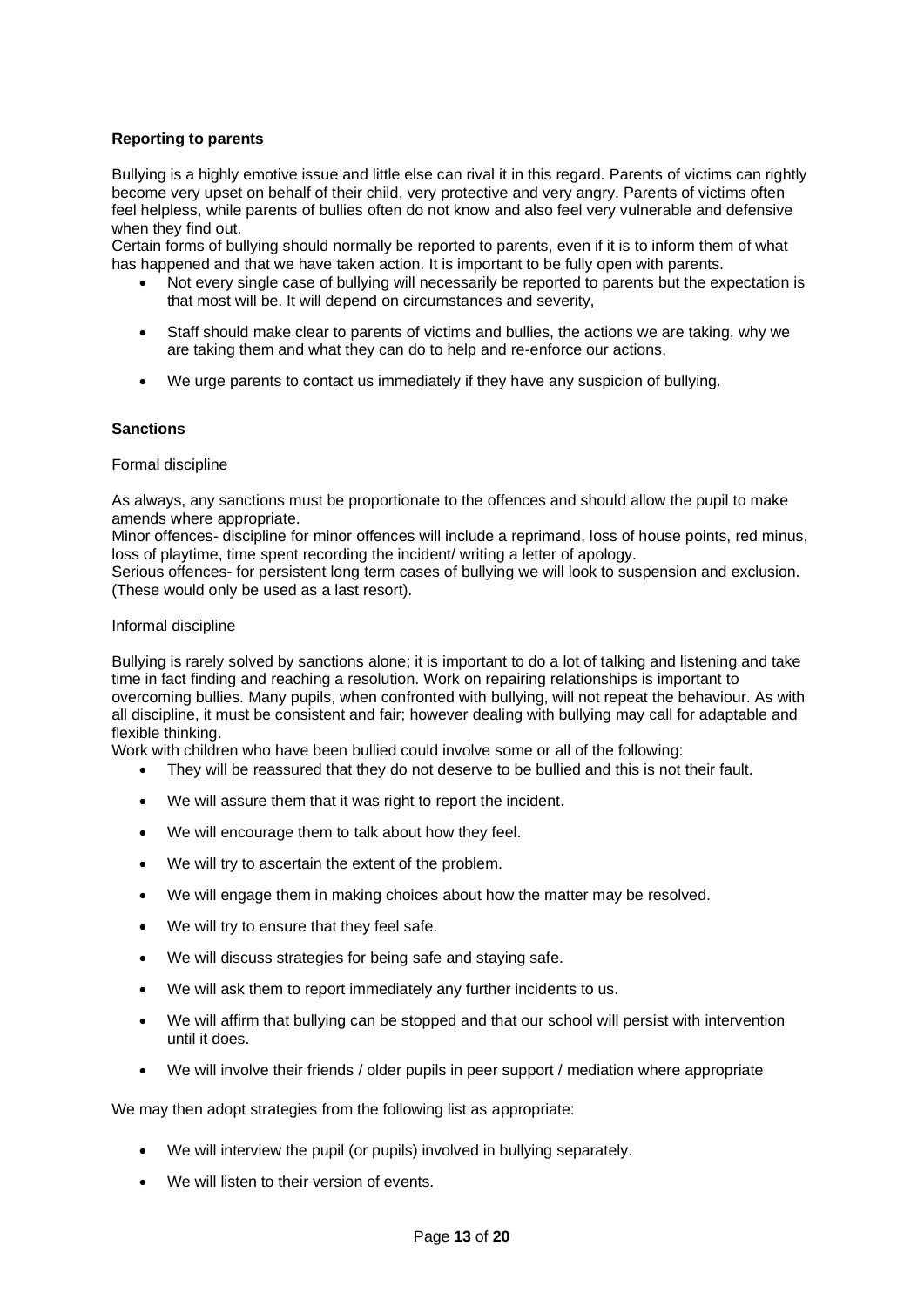- We will talk to anyone else who may have witnessed the bullying.
- We will reinforce the message that bullying is not acceptable, and that we expect bullying to stop.
- We will seek a commitment to this end.
- We will affirm that it is right for pupils to let us know when they are being bullied.
- We will adopt a joint problem solving approach where this is appropriate, and ask the pupils involved to help us find solutions to the problem. This will encourage pupils involved to take responsibility for the emotional and social needs of others.
- We will consider sanctions under our school's Rewards and Sanctions Policy mentioned above.
- We will advise pupils responsible for bullying that we will be checking to ensure that bullying stops.
- We will ensure that those involved know that we have done so.
- When bullying occurs, we will contact the parents of the pupils involved at an early stage.
- We will keep records of incidents that we become aware of and how we responded to them.
- We will follow up after incidents to check that the bullying has not started again.
- We will also work with pupils who have been involved in bullying others to ascertain the sort of support that they themselves need, including counselling which we can provide in-house through our support counsellor.

There is a tendency, often quite a natural one, to want to investigate an incident and "get to the bottom of it." Sometimes this will be entirely appropriate. There will be other occasions where an extended investigation is actually unhelpful and where a problem solving approach will be the most effective response.

Our policy will be to use our discretion to respond flexibly and in an appropriate way to each incident

# <span id="page-13-0"></span>**Cyberbullying**

In this age of constantly developing technology, this form of bullying is becoming increasingly common. There are several types of cyber bullying:

- Text messaging,
- Sending pictures/ video clips,
- Email messaging,
- Chatroom and instant messaging,
- Social websites and defamatory blogs.

Measures taken in school to prevent this form of bullying include:

- Charter for safe internet usage,
- Guidance from the local police and other agencies on the safe use of social networking sites and cyberbullying,
- Guidance on keeping names, addresses, passwords, mobile telephone numbers and personal details safe.
- External agencies to come and talk to staff, parents and children where feasible.
- Issues raised during curriculum lessons (especially but not exclusively IT lessons) or in PSHE or class/circle time sessions or school assemblies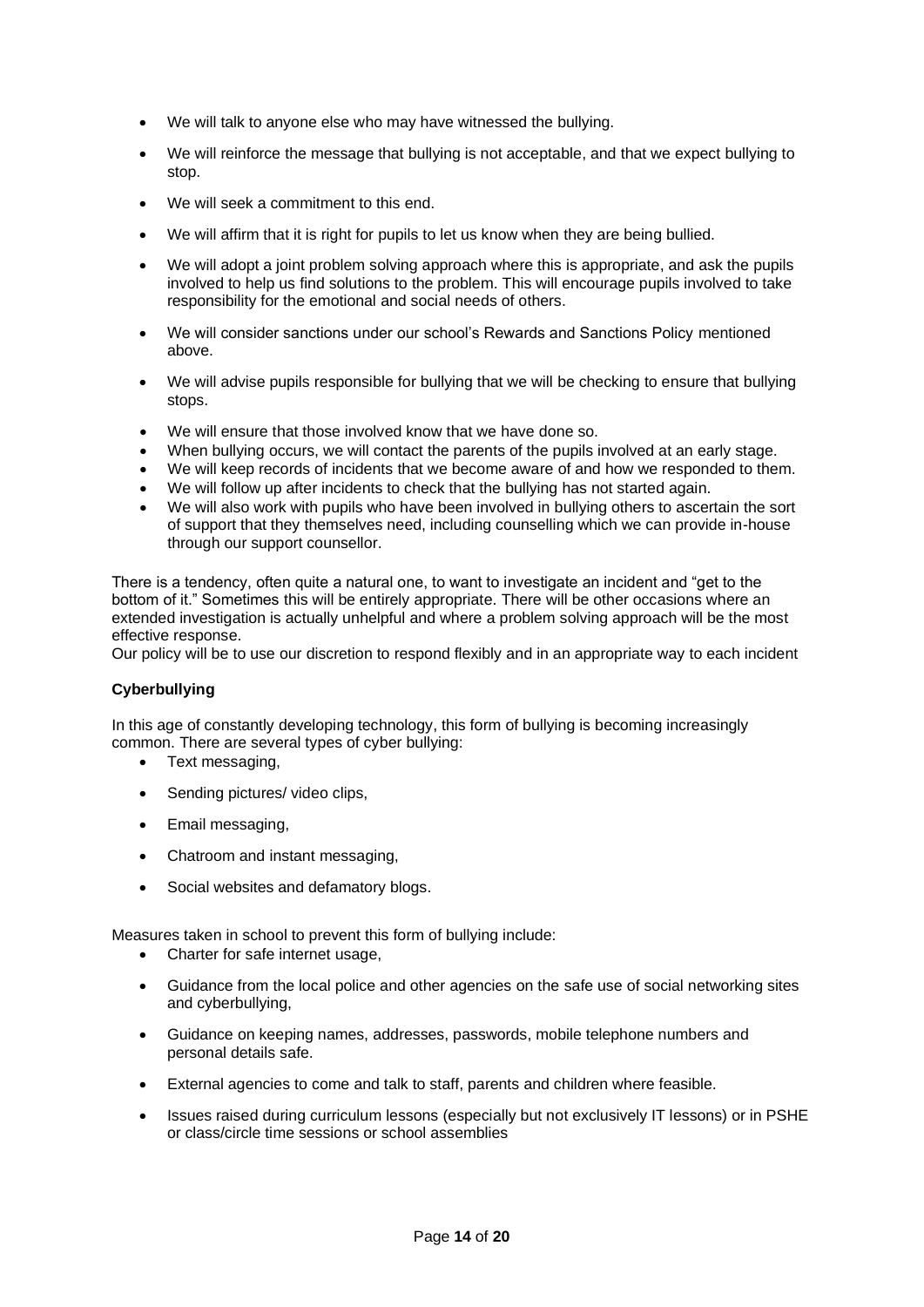It is important for parents, outside of school, to monitor their child's internet use, particularly use of social websites as incidents of this type of bullying outside of school have been identified in the past.

For further reference to this type of bullying and online safety in general see the school CSIT policy and E-safety policy.

## <span id="page-14-0"></span>**Raising awareness of Staff**

To raise awareness of our anti-bullying policy we will:

- Review our anti bullying policy at least once a year; this will be done by the SMT and shared with all staff and the governing body,
- Ensure new staff are introduced to our anti bullying policy as part of their induction programme and have access to further training as and when requested or when the school feel it is appropriate,
- Ensure that staff are clear about their responsibility to resolve pupils problems, know sanctions and behavioural management strategies (in line with our Rewards and Sanctions Policy) and where to seek support, have the required knowledge and skills for preventing bullying and repairing harm, understand the need of vulnerable pupils.
- Ensure all staff know the procedures for referrals and safeguarding.

This anti- bullying policy is an integral part of the whole school ethos, based on the mission statement and the rights of each individual.

## **It is relevant within the school day. Staff and Governors have no responsibility for actions taken beyond the school day although we will support and offer advice if situations do arise.**

# <span id="page-14-1"></span>**EYFS:**

Our Nursery believes that children flourish best when they know how they are expected to behave. Children gain respect through interaction with caring adults who show them respect and value their individual personalities. Positive, caring and polite behaviour will be encouraged and praised at all times in an environment where children learn to respect themselves, other people and their surroundings.

Children need to have set boundaries of behaviour for their own safety and the safety of their peers. Within the Nursery we aim to set these boundaries in a way, which helps the child to develop a sense of the significance of their own behaviour, both on their own environment and those around them. Restrictions on the child's natural desire to explore and develop their own ideas and concepts are kept to a minimum.

Even the youngest children are encouraged to behave towards each other with kindness and consideration. They have to learn to look after their own possessions and to respect other's possessions. It is important that they are encouraged to respect everyone and learn to value differences and diversity. Staff will take time to explain to the children why some forms of behaviour are unacceptable and hurtful to others. The use of circle time enables EYFS pupils to develop social and emotional skills in such areas as empathy and management of feelings. We have a named member of staff for Behaviour.

We aim to:

- Recognise the individuality of all our children
- Encourage self-discipline, consideration for each other, our surroundings and property
- Encourage children to participate in a wide range of group activities to enable them to develop their social skills
- Work in partnership with parents and carers by communicating openly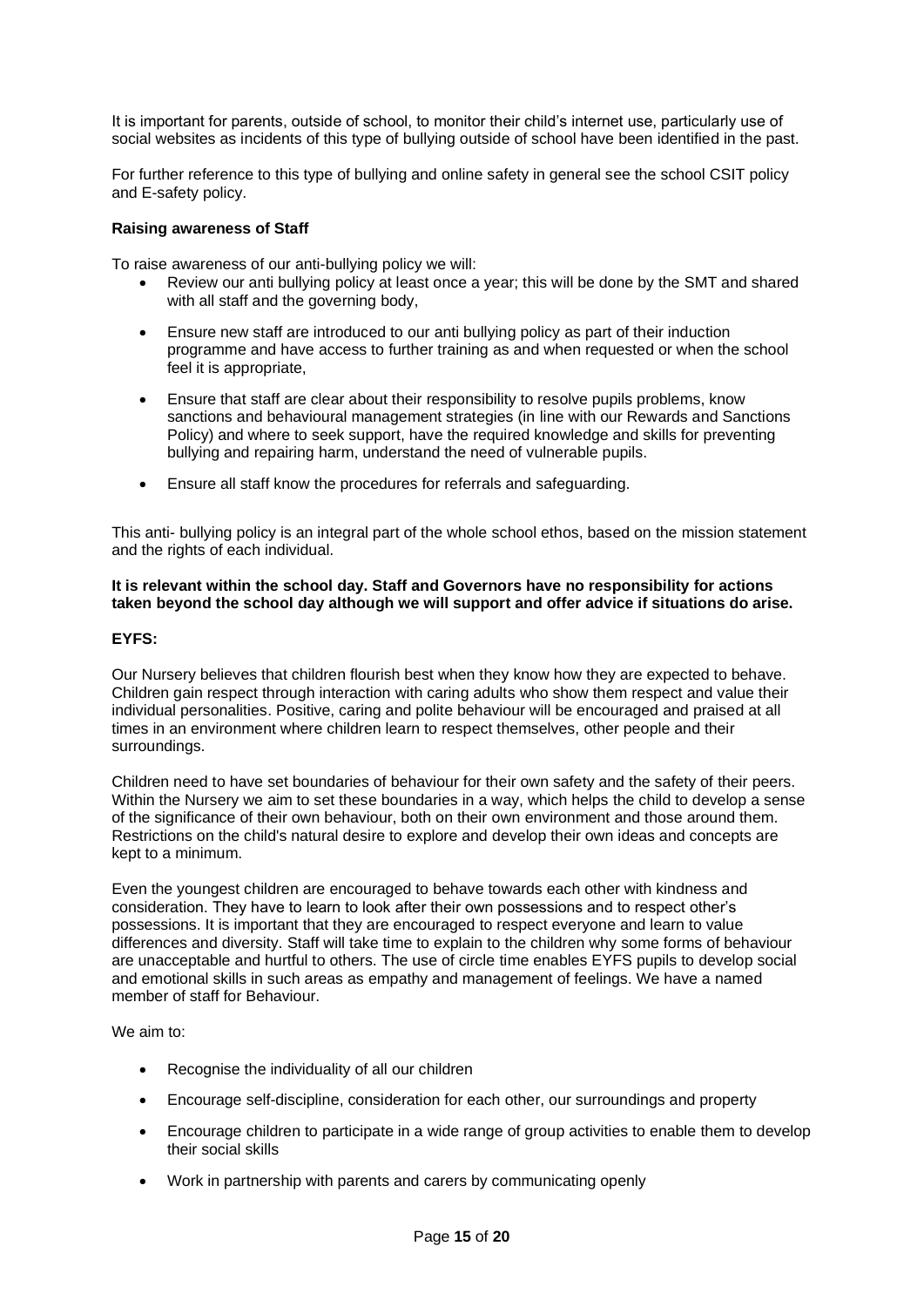- By praising children and acknowledging their positive actions and attitudes, we hope to ensure that children see that we value and respect them
- Encourage all staff working with the children to accept their responsibility for implementing the goals in the policy
- Promote non-violence and encourage the children to deal with conflict peaceably
- Provide a key worker system enabling staff to build a strong and positive relationship with children and their families
- Have a named person who has overall responsibility for issues concerning behaviour.

The named person: Mrs E Elstone [2+], Miss A Halstead [EYFS] will keep up to date with legislation and research and thinking, access relevant sources of expertise on handling children's behaviour; attend regular external training events, and check that all staff relevant in-service training on handling children's behaviour. A record will be kept of staff attendance at this training

We recognise that codes for interacting with other people vary between cultures and staff are required to be aware of this and respect those used by members of the Nursery.

Nursery rules are concerned with safety and care and respect for each other. Children who behave inappropriately by physically abusing another child or adult, or by verbal bullying may be removed from the group. The child who has been upset will be comforted and the adult will confirm that the other child's behaviour is not acceptable. It is important to acknowledge that a child is feeling angry or upset and that it is the behaviour we are rejecting, not the child.

When children behave in unacceptable ways:

- Physical punishment such as smacking or shaking will be never be used nor threatened
- Children will not be singled out or humiliated in any way. Staff within the Nursery will redirect the children towards alternative activities. Discussions with children will take place respecting their level of understanding and maturity
- Staff will not raise their voices in a threatening way

In any case of misbehaviour, it will always be made clear to the child or children in question, that it is the behaviour and not the child that is unwelcome

How a particular type of behaviour is handled will depend on the child and the circumstances. It may involve the child being asked to talk and think about what he or she has done. It may be that the child will not be allowed to make his or her own choice of activities for a limited period of time

Parents will be informed if their child is persistently unkind to others or if their child has been upset. In all cases, inappropriate behaviour will be dealt with in Nursery at the time. Parents may be asked to meet with staff to discuss their child's behaviour, so that if there are any difficulties we can work together to ensure consistency between home and Nursery. In some cases we may request additional advice and support from other professionals, such as an educational psychologist or child guidance counsellor

Children need to develop non-aggressive strategies to enable them to stand up for themselves so that adults and children listen to them. They need to be given opportunities to release their feelings more creatively

Confidential records will be kept on any negative behaviour that has taken place. Parents/carers will be informed and asked to read and sign any entries concerning their child

If a child requires help to develop positive behaviour, every effort will be made to provide for their needs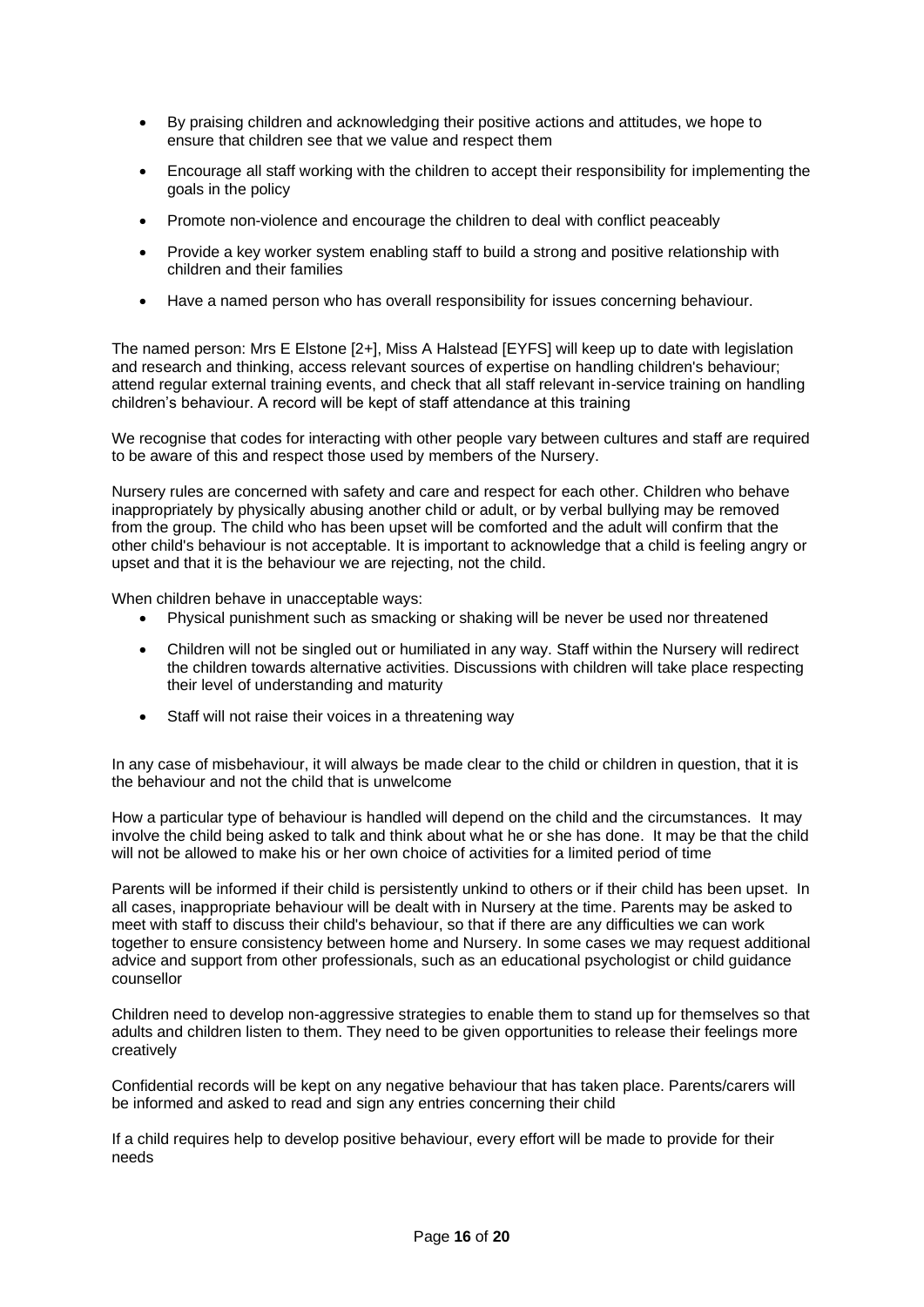Through partnership with parents/carers and formal observation, staff will make every effort to identify the unwanted behaviour and the causes of that behaviour. From these observations and discussions an individual behaviour modification plan will be implemented

Children will be distracted from the negative situation and supported in a different activity or environment, if necessary for their own well-being and that of others in the group.

## Anti-bullying

Children need their own time and space. It is not always appropriate to expect a child to share and it is important to acknowledge children's feelings and to help them understand how others might be feeling.

Children must be encouraged to recognise that bullying, fighting, hurting and racist comments are not acceptable behaviour. We want children to recognise that certain actions are right and that others are wrong.

Bullying takes many forms. It can be physical, verbal or emotional, but it is always a repeated behaviour that makes other people feel uncomfortable or threatened.

**Any form of bullying is unacceptable and will be dealt with immediately. At Highfield, staff follow the** guidelines below to enable them to deal with challenging behaviour:

- Staff are encouraged to ensure that all children feel safe, happy and secure
- Staff are encouraged to recognise that active physical aggression in the early years is part of the child's development and that it should be channelled in a positive way
- Children need to be helped to understand that using aggression to get things is wrong and will be encouraged to resolve problems in other ways
- Our staff are encouraged to adopt a policy of intervention when they think a child is being bullied, however mild or "harmless" it may seem
- The staff are ready to initiate games and activities with children, when they feel play has become aggressive, both indoors or out
- Any instance of bullying will be discussed fully with the parents of all involved, to look for a consistent resolution to the behaviour
- If any parent has a concern about their child, a member of staff will be available to discuss those concerns. It is only by co-operation that we can ensure our children feel confident and secure in their environment, both at home and in the Nursery.
- By positively promoting good behaviour, valuing co-operation and a caring attitude we hope to ensure that children will develop as responsible members of society.

The Education Committee is responsible for this policy

Date last reviewed: January 2022

## **Authority**

The Full Board of Governors, by delegation to sub-committees, is responsible for formulating the policies and procedures that will ensure the school continue to achieve the aims of the overall school strategy. Hence, each sub-committee has Terms of Reference and assigned responsibility for policies within that scope. The sub-committees are: Finance and General Purposes, Health and Safety.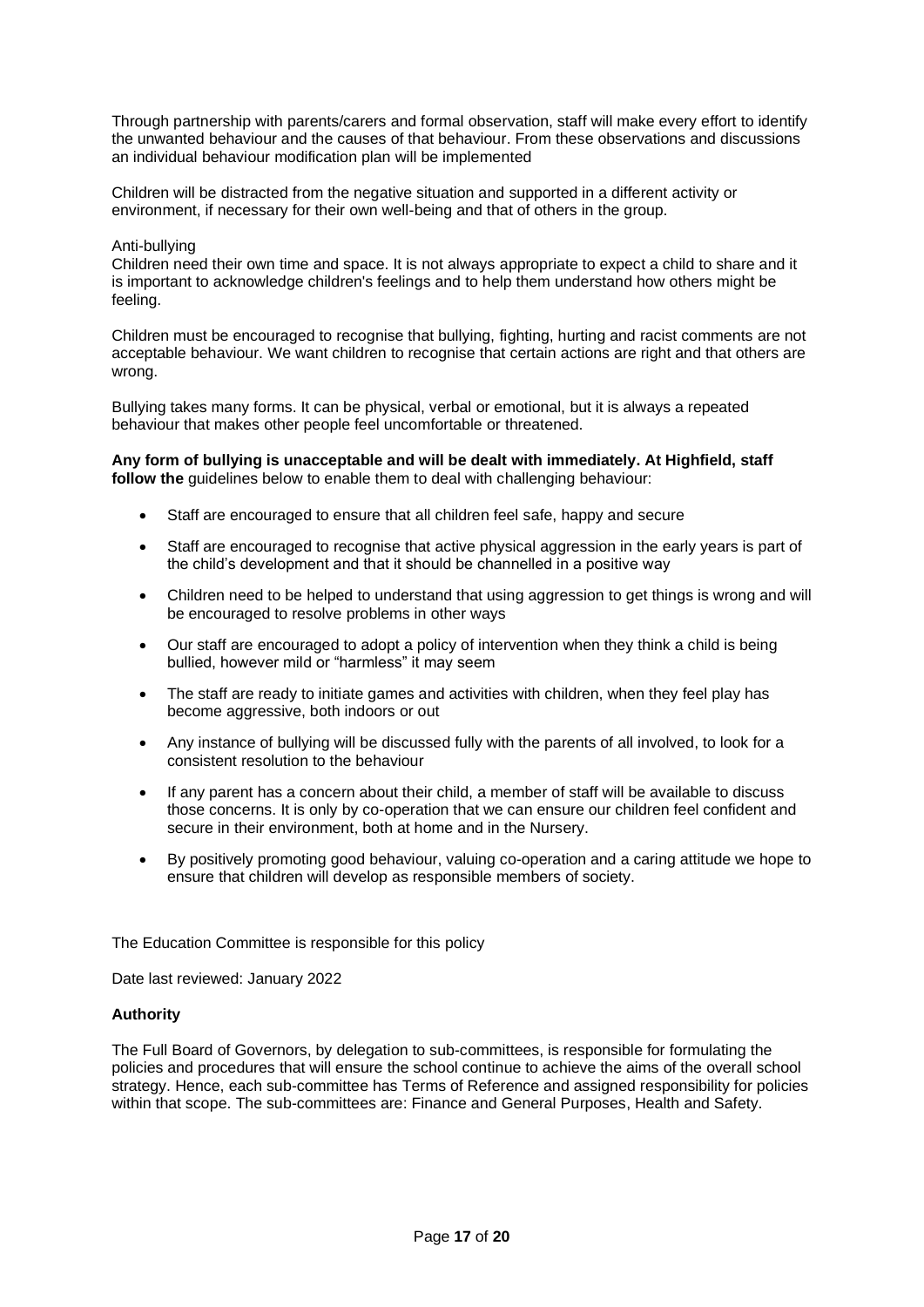# <span id="page-17-0"></span>**Appendix 1**

## **Expected behaviour in the playground:**

Aggressive behaviour, either physical or verbal is not permitted.

When the bell rings, all children are to stand still and in silence.

When instructed to do so by the member of staff on duty, the children are to line up in their classes in silence.

Every class (other than year 6) has an appointed monitor. When the class is given permission to enter school, the monitor leads the class to their classroom and ensures that the children sit quietly until a member of staff arrives.

Pupils who behave in an unacceptable manner during a Break time are either to be kept close to the member of staff, sent to a part of the playground away from other pupils or sent in to sit with the Deputy Head for a fixed length of time.

## **Expected behaviour in the Dining room:**

Children enter the dining room in silence.

A prayer is read before the children receive their food.

Conversation between pupils on the same table is allowed, however, if the noise level becomes unacceptable the pupils are to be told that there is too much noise and that they will sit in silence if the noise level rises again.

Monitors on different tables are not to talk to each other.

There is to be silence when the member of staff on duty is speaking to all the children.

Pupils who behave in an unacceptable way will be sent to the deputy head for some time out to reflect on their behaviour.

# **Rules of the homework room:**

Make sure you have all the items you need to complete your homework including stationary, (Year 2 children may borrow a pencil but please return it to the box afterwards),

Make sure you have enough to read if you complete your homework, (this should be your reading book and reading challenge books),

The homework room is a silent room till at least 4.30pm,

When you have completed your homework let the teacher on duty see that it is complete then put straight away in your bag,

Go straight on to your reading; this should be at least 15 minutes focused reading,

When the teacher on duty gives you permission you may get out your homework room folder and book, (if you are regularly in the homework room) or a worksheet or piece of paper,

Spend some time on the homework room additional tasks,

When it is time for you to go home, pack things in your folder tidily and put back or take home your worksheet, take all your belongings,

Don't forget to thank the teacher on duty and say goodbye,

# <span id="page-17-1"></span>**Appendix 2**

## **School Rules**.

Good behaviour and manners are expected by all children at all times.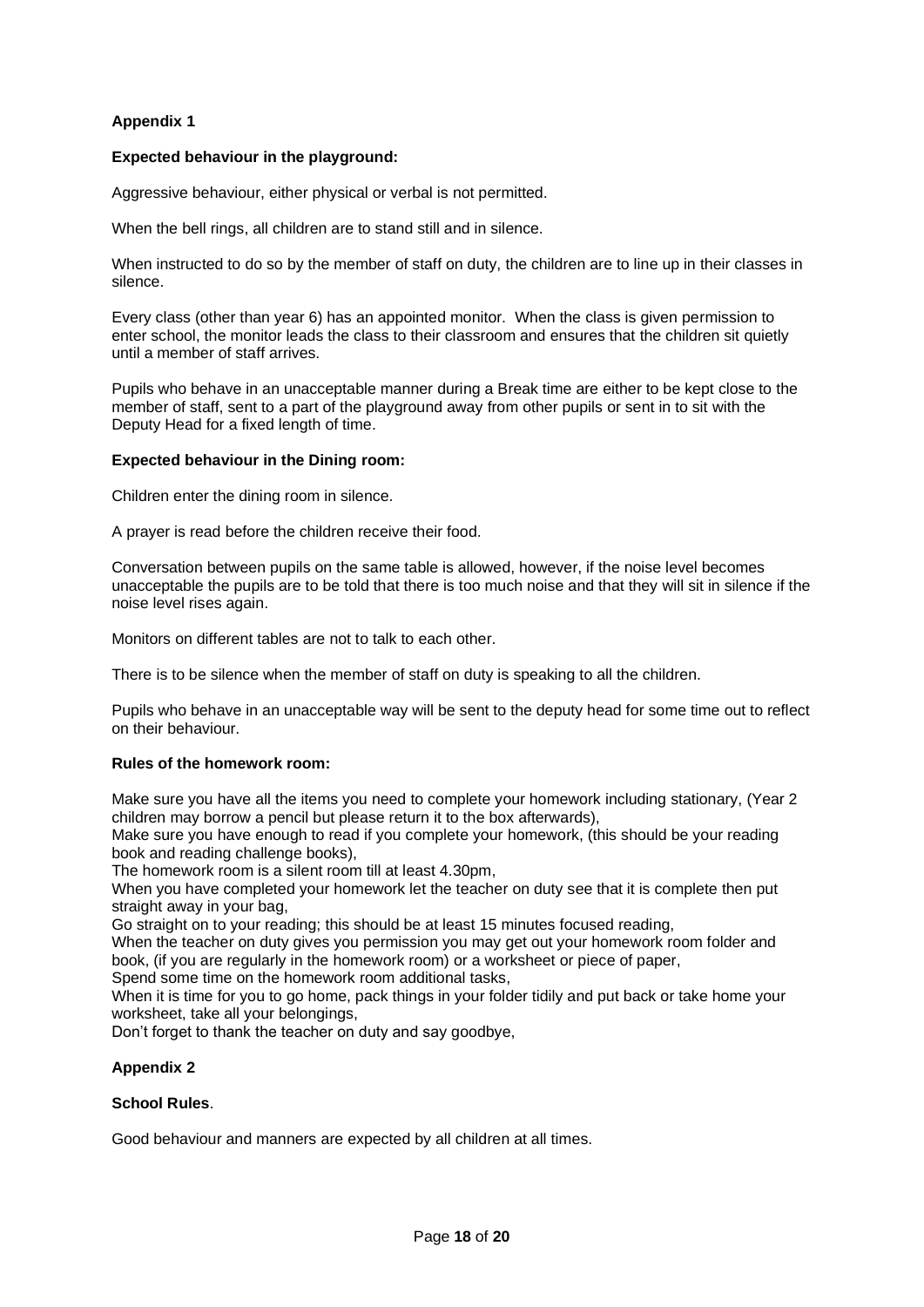Taking pride in their appearance is an important part of our school routine; blazers (or if in sports kit, school tracksuit tops) must be worn when coming into school, for assemblies and at the end of the day, for going home.

Blazers should not be worn in the dining room or on the playground (unless worn under a school coat.)

No running inside the school building at any time. Pupils should keep to the left when going up and down the stairs. During lesson time children moving around the school should do so quietly.

Children are expected to line up silently at the end of playtimes and walk into school quietly and sensibly.

No child is allowed indoors during break times without permission from a member of staff. Permission to leave the playground for any reason must be sought from the teacher on duty.

Chewing gum, crisps, fruit juice and sweets must not be brought into school. Fruit, agreed fruit products and plain water in clear sports capped bottles are only allowed except for KS 1 children who will be allowed to have an additional healthy snack from an agreed list due to their late lunch. Cough sweets, lip balms should be left in the office by parents, if these are needed by children throughout the day.

Buying, selling and swapping of articles among children are forbidden. Football cards and all similar cards should not be brought into school.

Rings, earrings, bracelets and other jewellery including braiding are not to be worn in school. Badges, other than school ones, must be approved by the headmaster. No make-up, nail varnish or hair products should be worn for school.

Girls should ensure that their hair is tidy and long hair is tied back using bobbles and/ or hair bands and these will only be in school colours. Boys should ensure that their hair is kept well groomed and is kept at the longest, to collar length.

Play fighting, rough play including the pulling of clothes in the playground is not allowed.

The following areas are out of bounds for all children unless they are supervised by staff:

- The front and side of the school by the drive
- The back staircase in the main building, the staffroom
- All classrooms
- Library
- The school playing field
- The sports hall
- The Art/ DT room
- The science lab
- The music room
- The ICT room
- The car parks

Before school, once parents have left children in the designated areas, no child should leave the premises or go on the car parks. After school children should be collected from the designated areas